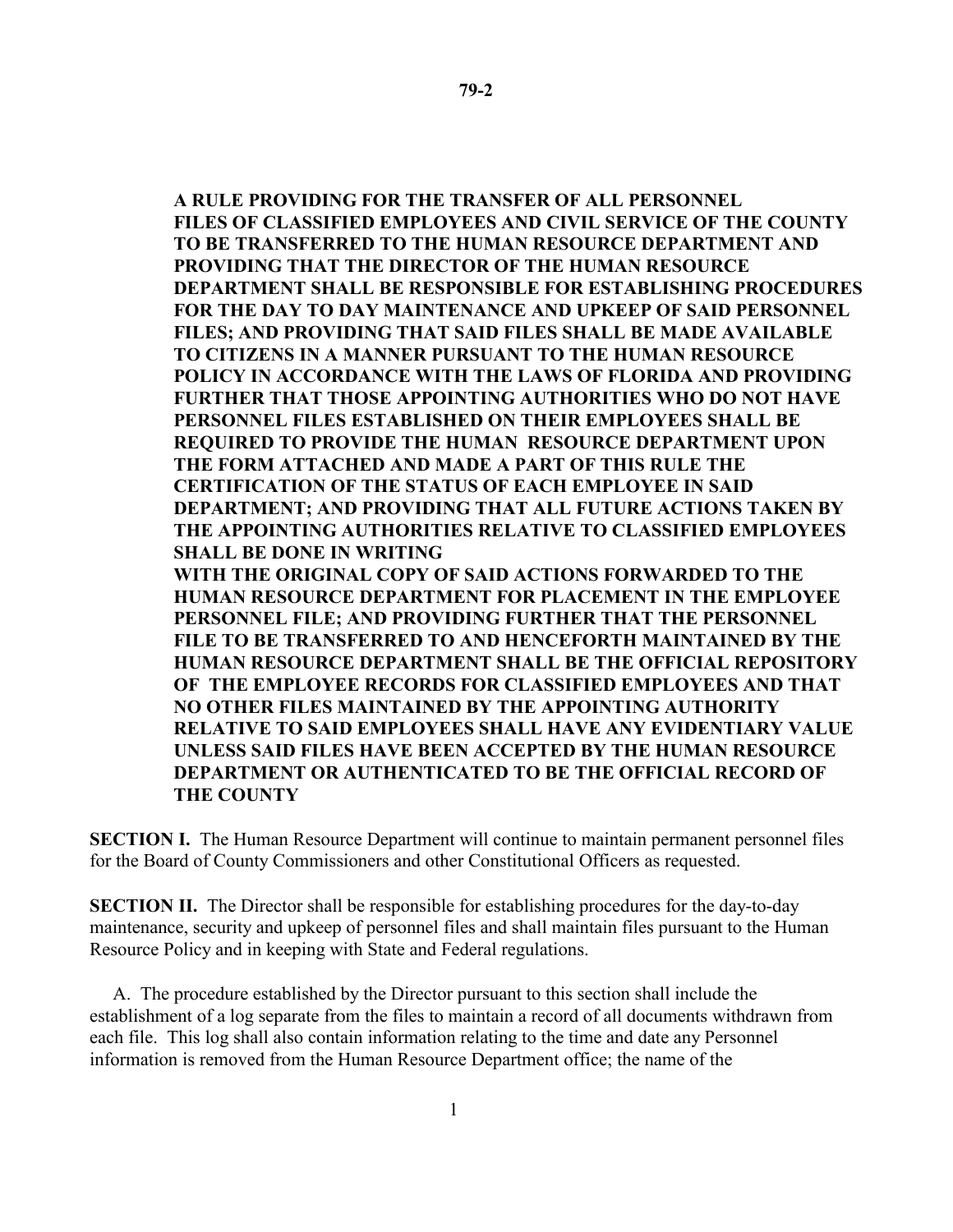person removing said file and the authority by which individuals were authorized to have custody of the file.

B. The Official Personnel File will consist of the new hire paperwork (HR Form III - Application for Employment, HR Form VII – Personnel Action Form, loyalty oath, Florida Retirement System Personal History Record, and other related documents), HR Form V – Notice of Action, letters of counseling approved for filing, HR Forms VIII - Performance Evaluations, and other related documents. Employees current job description, Letters of Commendation or Appreciation, Pay data associated with: promotions, demotions, transfers, merit increases, change of appointment and employment contracts, documents relating to training and education, demographic data (e.g. change of address, name or phone number) will also be included in the Official Personnel file. Upon separation, HR Form XIV (Separation Checklist) with cover personnel action form will be filed. Medical examination reports (and related physical reports) & I-9 Forms will be filed separate from the Official Personnel file. amended: 5/23/2019

## **SECTION III.**

 A. Any citizen, county official or employee requesting access to or copies of personnel files or other public records will make a request to the Human Resource Department.

B. Access to Personnel Files.

1. A record of access to a personnel file (other than normal files maintenance) will be maintained, recording the date and to whom access was given. A copy of this access request will be filed in the affected personnel file.

2. For the purpose of this section the term "access" is defined to mean the right to review and/or copy personnel files within the confines of the Human Resource Department and under the supervision of the Human Resource staff. Access does not include the right to remove files from the office or documents from files except pursuant to the procedures and policies established by the Human Resource Department, State and Federal regulations

 3. The right to access is limited by the provisions of the Florida Public Records Act (FS 119.07).

4. Individuals requesting copies of documents will pay the statutory fee.

**SECTION IV.** All appointing authorities who do not have individual personnel files established on their employees on the date this rule becomes effective shall be required to provide the Human Resource Department, within thirty (30) days from the effective date of this rule, upon the form attached to and made part of this rule the certification of the status of each individual employee in their respective department.

**SECTION V.** Following the effective date of this act, all further action taken by the appointing authority relative to classified employees shall be done in writing and will be forwarded to the Human